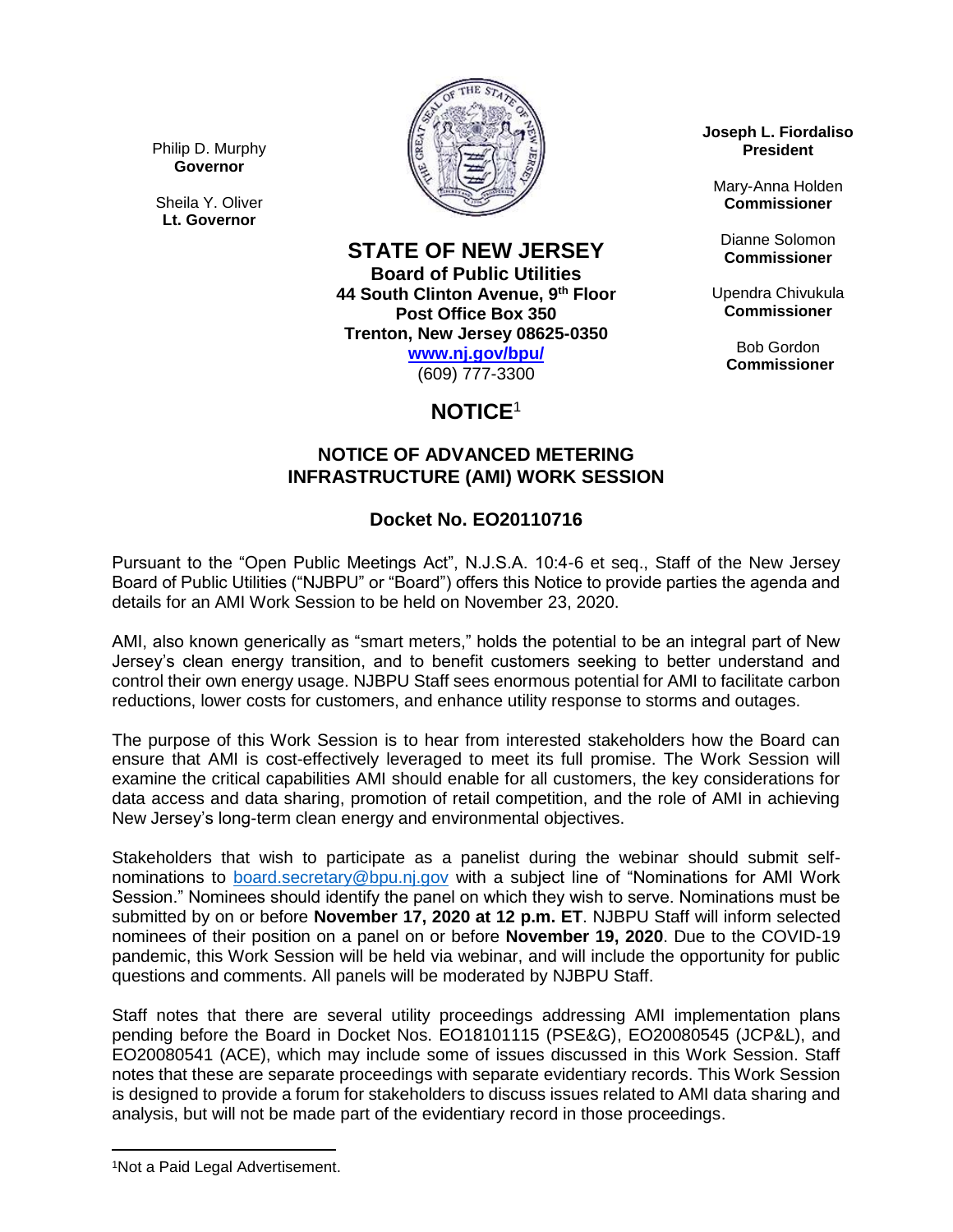## **AMI WORK SESSION AGENDA**

The meeting will be held on November 23, 2020.

**Register for the webinar: <https://register.gotowebinar.com/register/4528451199649988367>**

Please note that the public will be afforded the opportunity to participate and ask questions of the panelists.

#### **9:30 – 9:35 a.m.**

#### **Opening Remarks**

#### **9:35 a.m. – 10:20 a.m.**

**Educational Session:** Perspectives from Other States on AMI Deployment

#### **10:20 a.m. – 12:00 p.m.**

**Panel One:** Ensuring AMI's Ability to Facilitate EMP Goals: An Exploration of Hardware and Software Considerations

- What core capabilities are necessary to allow AMI to contribute to better distribution planning and a 100% clean energy grid?
- How can New Jersey ensure that AMI is able to deliver value today and as the grid evolves, including data capture, processing, and communications?
- How can we enable AMI to meet future use cases, not just those already deployed over the past decade?
- Are there any steps utilities should take to facilitate the use of AMI in enhancing delivery of energy efficiency services, reducing load, or displacing emissions through active load-side management, particularly in environmental justice areas?
- What technical requirements should utilities be including in their AMI rollout plans?

### **12:30 p.m. – 2:00 p.m.**

**Panel Two:** Data Access, Sharing and Transparency

- What types of products and services can be facilitated with access to nearreal-time customer interval usage data?
- Do standard Application Programming Interfaces (APIs), such as "Green Button," ensure the necessary data transparency for retail customers, thirdparty retail suppliers, or energy services providers?
	- $\circ$  If not, what technical standards are necessary to enable meaningful access to AMI interval usage data?
	- o Are Electronic Data Interchange (EDI) or Comma Separated Value (CSV) data solutions appropriate?
- How should any costs associated with utilities providing this access be allocated?
- How do we ensure that academic institutions conducting research into grid reliability/resilience, consumer behavior, or decarbonization have access to AMI data?